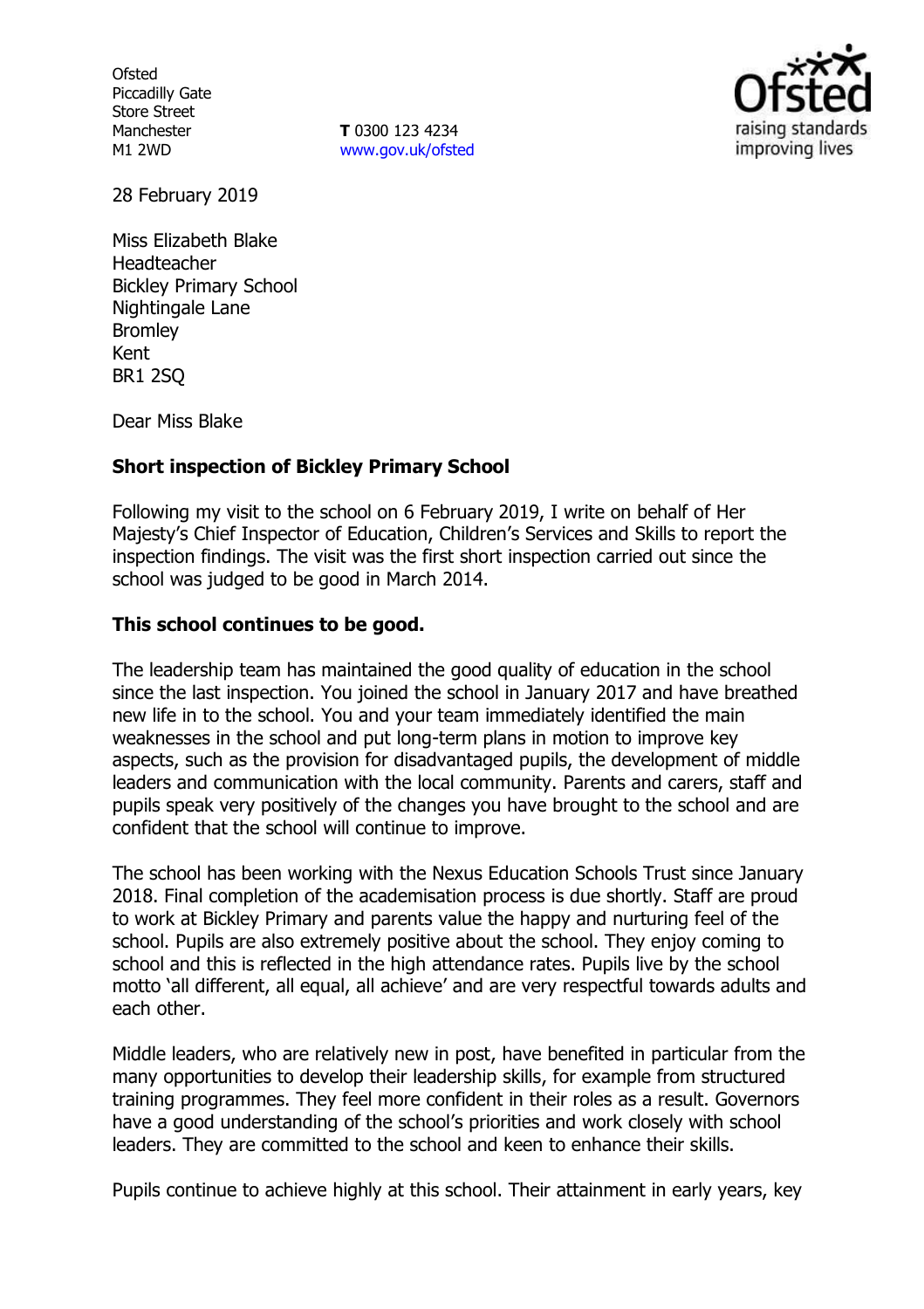

stage 1 and key stage 2 is consistently above the national average. Since your appointment, you and your leaders recognised the need to direct efforts to improving overall pupils' progress. You and your team prioritised the focus on challenging pupils, particularly the most able, to make greater progress. This was an area for improvement at the previous inspection. Your actions are starting to have an impact, notably in mathematics where pupils' progress is significantly above the national average. Leaders now need to ensure that more middle-ability pupils are also challenged to achieve higher standards, particularly in writing, so that they make stronger progress.

## **Safeguarding is effective.**

The arrangements for safeguarding are effective. Leaders are diligent in ensuring that all appropriate checks are carried out on the suitability of staff. All staff and governors have received up-to-date training and are clear about procedures for reporting any concerns. Leaders follow up any concerns promptly, ensuring that pupils are kept safe and that families get support as necessary. The whole-school focus on mental health and well-being is providing valuable support to pupils and their families.

Pupils say that they feel safe in school and that staff teach them how to keep themselves safe, including online. They know who to go to if they have any worries and trust their teachers to help them if there any incidents of bullying or poor behaviour. Parents overwhelmingly agreed that their children are safe and well looked after at school.

# **Inspection findings**

- We agreed to look at the effectiveness of leaders' actions to sustain improved outcomes in writing. In 2017, overall progress in writing at the end of key stage 2 was below the national average. In 2018, progress and attainment in writing improved significantly.
- Leaders identified, from working with other schools and comparing pupils' writing, that teachers' assessment of writing had been too harsh. As a result, leaders have increased the amount of moderation, both internal and external, and delivered staff training to ensure that pupils' work was assessed accurately. Teachers share good practice with other schools which gives them clear strategies for improving writing. For example, they review reading texts to ensure that they are suitably interesting and can be used to broaden writing across the school. Leaders have set up a mentor scheme to encourage boys' positive attitudes towards writing, recognising that some boys at times lack confidence as writers.
- Work in pupils' books shows evidence of high-quality writing across a range of genres. Teachers model writing effectively, so that pupils know how to improve their work, for example by using 'powerful' verbs and complex sentences. Pupils are generally enthusiastic about the purposeful nature of writing tasks.
- We next agreed to consider how leaders ensure that the most able pupils are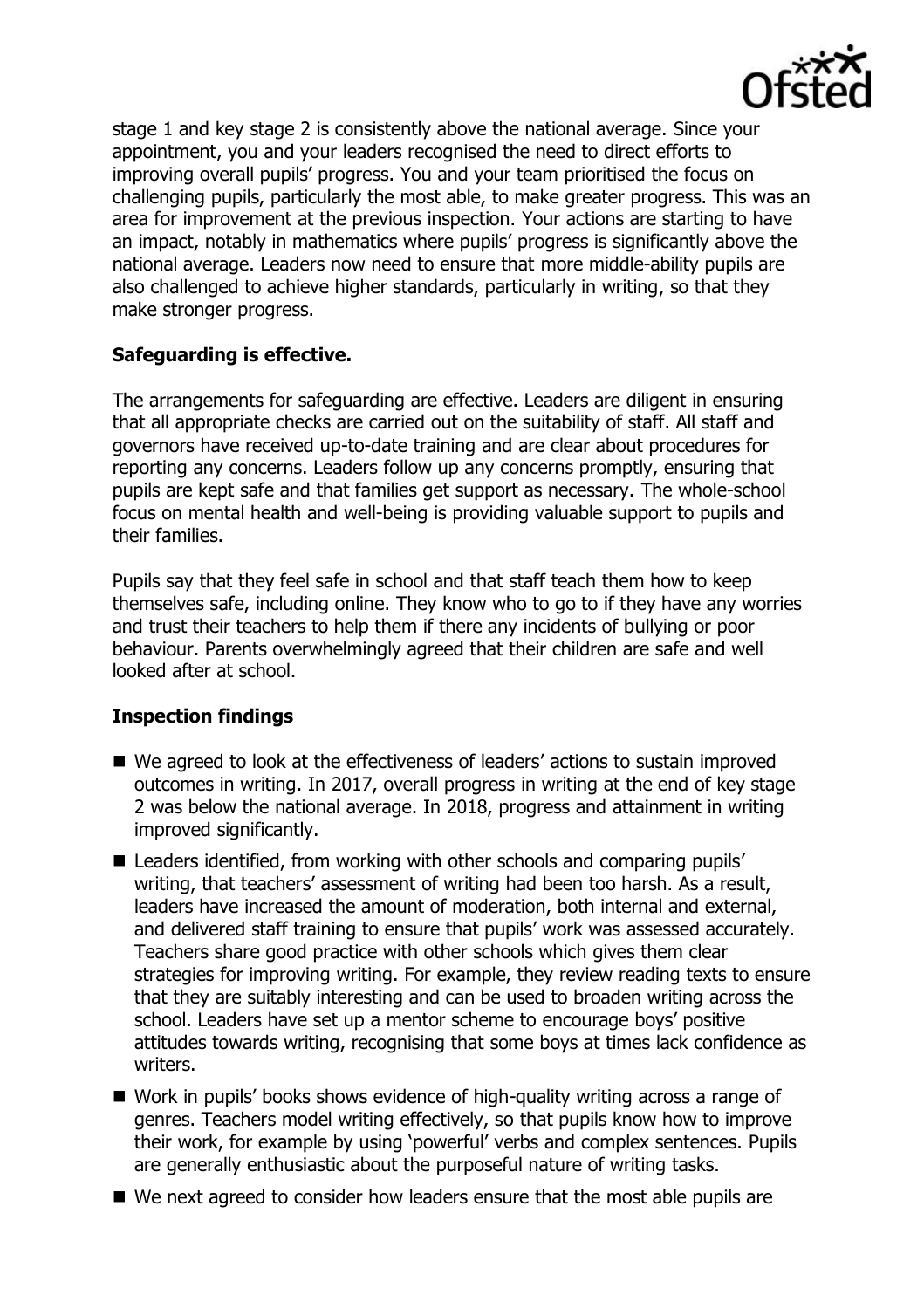

consistently challenged in lessons. This has been an ongoing focus for the school since the previous inspection. You have identified that attainment at the higher standard by key stage 2 should be better, given the high starting points of pupils.

- Leaders analyse information about pupils' progress and attainment rigorously. Staff attend regular meetings to discuss pupils' progress in detail. This ensures that staff know individual pupils' prior attainment and potential. Teachers use this information increasingly effectively to plan challenging tasks that will help pupils reach higher standards. In mathematics, for example, teachers routinely tailor work to meet pupils' needs. Teachers plan competitive activities which motivate pupils to try hard. As a result, pupils show a thirst for learning.
- Leaders' raised expectations of what pupils can achieve are beginning to have impact. So far, this has been most successful for high-ability pupils. Leaders now need to ensure that middle-ability pupils are equally challenged in lessons, particularly in writing, so that they too can make strong progress.
- Finally, we looked at the wider curriculum (subjects other than mathematics and English) to assess the impact this was having on pupils' learning. Leaders are keen to review the curriculum as part of the school development plan. They want to ensure that pupils get the best possible education from their time at school.
- Leaders are working to ensure that the curriculum is suitably broad and balanced and the impact of this is already clear. Pupils in each year group learn a wide variety of subjects and are generally enthused by their lessons. Sport and physical education continues to be a real strength of the school. Pupils participate in and are successful in inter-schools competitions, for example the Primary Panathlon. Leaders ensure that all pupils have access to the vast array of extracurricular clubs, such as jujitsu, lacrosse and table tennis. Leaders promote music well across the school. As a result, pupils enjoy learning different musical instruments and have regular opportunities to perform.
- In other subjects, pupils' learning is often linked through different topics. For example, Year 6 pupils proudly showed off the Egyptian death masks they had created, inspired by their history lessons. However, pupils' learning in some subjects is often quite superficial and lacks a depth of knowledge. More needs to be done to ensure that leaders' planning has the full impact they are aiming for.

### **Next steps for the school**

Leaders and those responsible for governance should ensure that:

- more middle-ability pupils are challenged to reach higher standards in their work, particularly in writing
- $\blacksquare$  pupils develop a deeper knowledge and understanding in subjects other than English and mathematics.

I am copying this letter to the chair of the governing body, the regional schools commissioner and the director of children's services for Bromley. This letter will be published on the Ofsted website.